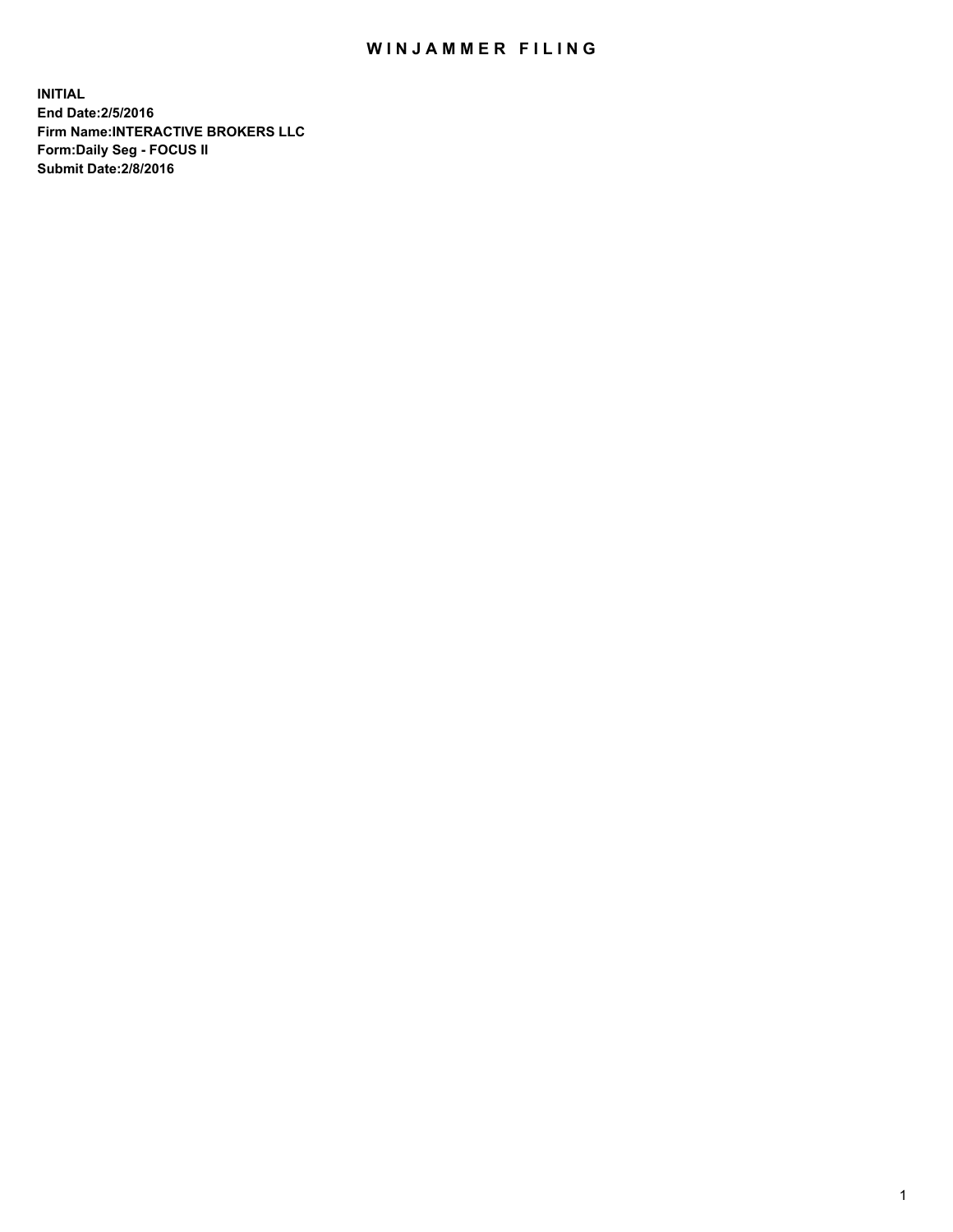## **INITIAL End Date:2/5/2016 Firm Name:INTERACTIVE BROKERS LLC Form:Daily Seg - FOCUS II Submit Date:2/8/2016 Daily Segregation - Cover Page**

| Name of Company<br><b>Contact Name</b><br><b>Contact Phone Number</b><br><b>Contact Email Address</b>                                                                                                                                                                                                                          | <b>INTERACTIVE BROKERS LLC</b><br><b>Alex Parker</b><br>203-618-7738<br>aparker@interactivebrokers.com |
|--------------------------------------------------------------------------------------------------------------------------------------------------------------------------------------------------------------------------------------------------------------------------------------------------------------------------------|--------------------------------------------------------------------------------------------------------|
| FCM's Customer Segregated Funds Residual Interest Target (choose one):<br>a. Minimum dollar amount: ; or<br>b. Minimum percentage of customer segregated funds required:%; or<br>c. Dollar amount range between: and; or<br>d. Percentage range of customer segregated funds required between:% and%.                          | <u>0</u><br><u>155,000,000 245,000,000</u><br><u>0 0</u>                                               |
| FCM's Customer Secured Amount Funds Residual Interest Target (choose one):<br>a. Minimum dollar amount: ; or<br>b. Minimum percentage of customer secured funds required:%; or<br>c. Dollar amount range between: and; or<br>d. Percentage range of customer secured funds required between:% and%.                            | <u>0</u><br>80,000,000 120,000,000<br>0 <sub>0</sub>                                                   |
| FCM's Cleared Swaps Customer Collateral Residual Interest Target (choose one):<br>a. Minimum dollar amount: ; or<br>b. Minimum percentage of cleared swaps customer collateral required:% ; or<br>c. Dollar amount range between: and; or<br>d. Percentage range of cleared swaps customer collateral required between:% and%. | <u>0</u><br>0 <sub>0</sub><br><u>00</u>                                                                |

Attach supporting documents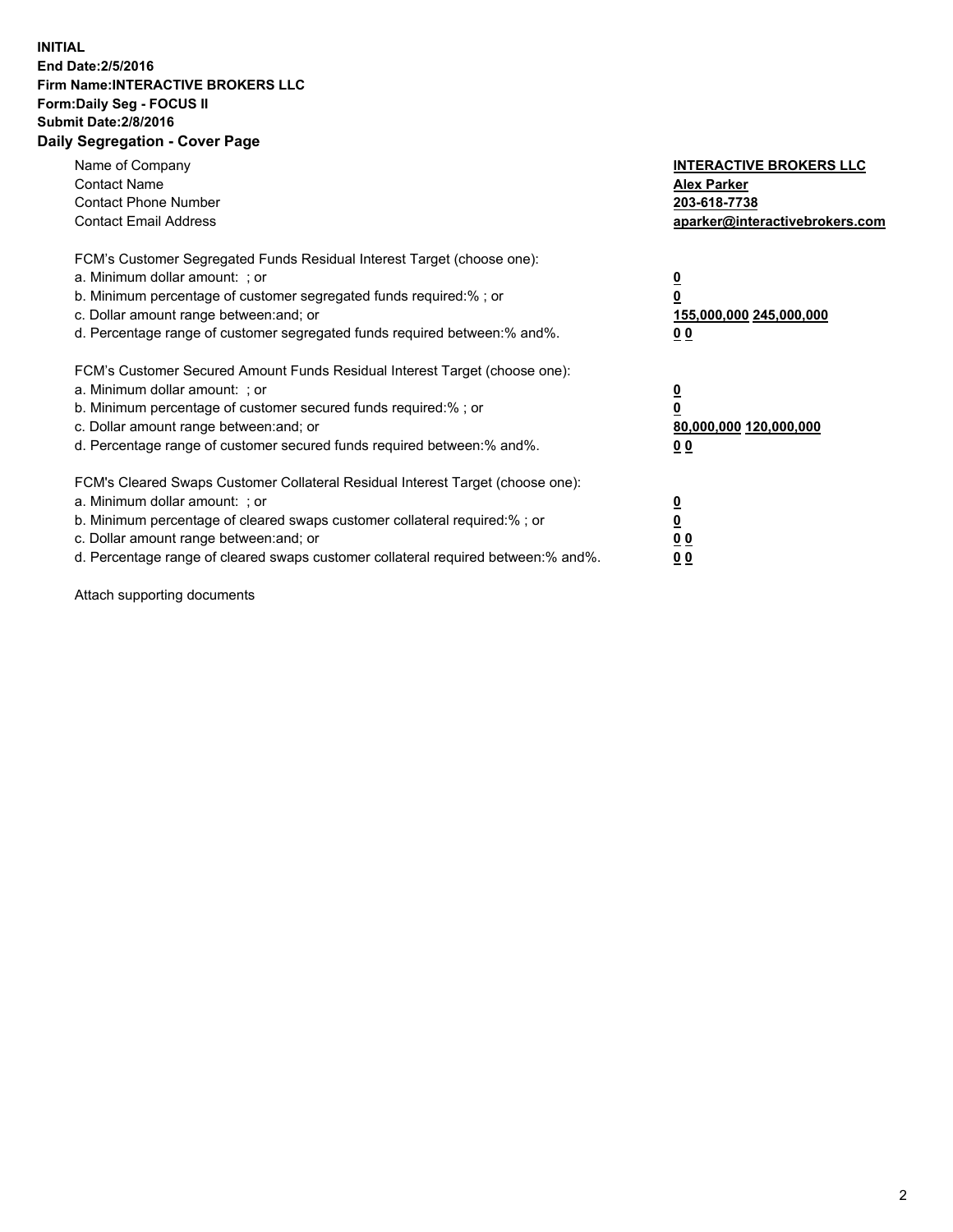## **INITIAL End Date:2/5/2016 Firm Name:INTERACTIVE BROKERS LLC Form:Daily Seg - FOCUS II Submit Date:2/8/2016 Daily Segregation - Secured Amounts**

|     | Foreign Futures and Foreign Options Secured Amounts                                         |                                                       |
|-----|---------------------------------------------------------------------------------------------|-------------------------------------------------------|
|     | Amount required to be set aside pursuant to law, rule or regulation of a foreign            | $0$ [7305]                                            |
|     | government or a rule of a self-regulatory organization authorized thereunder                |                                                       |
| 1.  | Net ledger balance - Foreign Futures and Foreign Option Trading - All Customers             |                                                       |
|     | A. Cash                                                                                     | 315,420,580 [7315]                                    |
|     | B. Securities (at market)                                                                   | $0$ [7317]                                            |
| 2.  | Net unrealized profit (loss) in open futures contracts traded on a foreign board of trade   | <u>-18,007,733</u> [7325]                             |
| 3.  | Exchange traded options                                                                     |                                                       |
|     | a. Market value of open option contracts purchased on a foreign board of trade              |                                                       |
|     |                                                                                             | 97,512 [7335]                                         |
|     | b. Market value of open contracts granted (sold) on a foreign board of trade                | -184,385 [7337]                                       |
| 4.  | Net equity (deficit) (add lines 1.2. and 3.)                                                | 297,325,974 [7345]                                    |
| 5.  | Account liquidating to a deficit and account with a debit balances - gross amount           | 173,861 [7351]                                        |
|     | Less: amount offset by customer owned securities                                            | 0 [7352] 173,861 [7354]                               |
| 6.  | Amount required to be set aside as the secured amount - Net Liquidating Equity              | 297,499,835 [7355]                                    |
|     | Method (add lines 4 and 5)                                                                  |                                                       |
| 7.  | Greater of amount required to be set aside pursuant to foreign jurisdiction (above) or line | 297,499,835 [7360]                                    |
|     | 6.                                                                                          |                                                       |
|     | FUNDS DEPOSITED IN SEPARATE REGULATION 30.7 ACCOUNTS                                        |                                                       |
| 1.  | Cash in banks                                                                               |                                                       |
|     | A. Banks located in the United States                                                       | 500,149 [7500]                                        |
|     | B. Other banks qualified under Regulation 30.7                                              | 0 [7520] 500,149 [7530]                               |
| 2.  | Securities                                                                                  |                                                       |
|     | A. In safekeeping with banks located in the United States                                   | 352,941,482 [7540]                                    |
|     | B. In safekeeping with other banks qualified under Regulation 30.7                          | 0 [7560] 352,941,482 [7570]                           |
| 3.  | Equities with registered futures commission merchants                                       |                                                       |
|     | A. Cash                                                                                     | $0$ [7580]                                            |
|     | <b>B.</b> Securities                                                                        | $0$ [7590]                                            |
|     | C. Unrealized gain (loss) on open futures contracts                                         | $0$ [7600]                                            |
|     | D. Value of long option contracts                                                           | $0$ [7610]                                            |
|     | E. Value of short option contracts                                                          | 0 [7615] 0 [7620]                                     |
| 4.  | Amounts held by clearing organizations of foreign boards of trade                           |                                                       |
|     | A. Cash                                                                                     | $0$ [7640]                                            |
|     | <b>B.</b> Securities                                                                        | $0$ [7650]                                            |
|     | C. Amount due to (from) clearing organization - daily variation                             | $0$ [7660]                                            |
|     | D. Value of long option contracts                                                           | $0$ [7670]                                            |
|     | E. Value of short option contracts                                                          | 0 [7675] 0 [7680]                                     |
| 5.  |                                                                                             |                                                       |
|     | Amounts held by members of foreign boards of trade<br>A. Cash                               | 76,189,665 [7700]                                     |
|     | <b>B.</b> Securities                                                                        |                                                       |
|     |                                                                                             | $0$ [7710]                                            |
|     | C. Unrealized gain (loss) on open futures contracts                                         | -549,810 <sup>[7720]</sup>                            |
|     | D. Value of long option contracts                                                           | 97,515 [7730]                                         |
|     | E. Value of short option contracts                                                          | <mark>-184,391</mark> [7735] <b>75,552,979</b> [7740] |
| 6.  | Amounts with other depositories designated by a foreign board of trade                      | $0$ [7760]                                            |
| 7.  | Segregated funds on hand                                                                    | $0$ [7765]                                            |
| 8.  | Total funds in separate section 30.7 accounts                                               | 428,994,610 [7770]                                    |
| 9.  | Excess (deficiency) Set Aside for Secured Amount (subtract line 7 Secured Statement         | 131,494,775 [7380]                                    |
|     | Page 1 from Line 8)                                                                         |                                                       |
| 10. | Management Target Amount for Excess funds in separate section 30.7 accounts                 | 80,000,000 [7780]                                     |
| 11. | Excess (deficiency) funds in separate 30.7 accounts over (under) Management Target          | 51,494,775 [7785]                                     |
|     |                                                                                             |                                                       |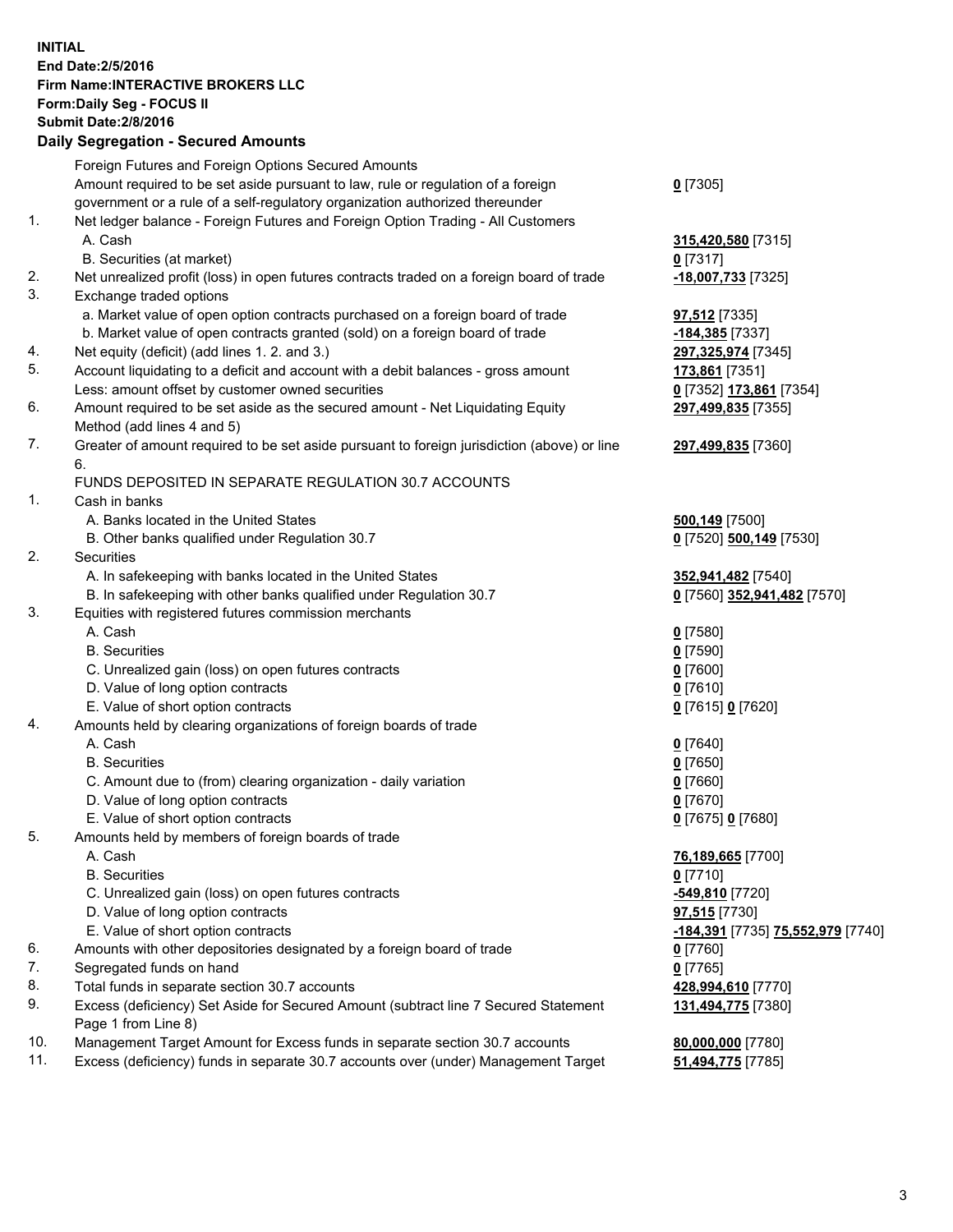**INITIAL End Date:2/5/2016 Firm Name:INTERACTIVE BROKERS LLC Form:Daily Seg - FOCUS II Submit Date:2/8/2016 Daily Segregation - Segregation Statement** SEGREGATION REQUIREMENTS(Section 4d(2) of the CEAct) 1. Net ledger balance A. Cash **2,626,957,021** [7010] B. Securities (at market) **0** [7020] 2. Net unrealized profit (loss) in open futures contracts traded on a contract market **69,184,702** [7030] 3. Exchange traded options A. Add market value of open option contracts purchased on a contract market **111,950,682** [7032] B. Deduct market value of open option contracts granted (sold) on a contract market **-208,440,618** [7033] 4. Net equity (deficit) (add lines 1, 2 and 3) **2,599,651,787** [7040] 5. Accounts liquidating to a deficit and accounts with debit balances - gross amount **851,865** [7045] Less: amount offset by customer securities **0** [7047] **851,865** [7050] 6. Amount required to be segregated (add lines 4 and 5) **2,600,503,652** [7060] FUNDS IN SEGREGATED ACCOUNTS 7. Deposited in segregated funds bank accounts A. Cash **216,632,848** [7070] B. Securities representing investments of customers' funds (at market) **1,550,944,112** [7080] C. Securities held for particular customers or option customers in lieu of cash (at market) **0** [7090] 8. Margins on deposit with derivatives clearing organizations of contract markets A. Cash **52,315,670** [7100] B. Securities representing investments of customers' funds (at market) **1,058,335,232** [7110] C. Securities held for particular customers or option customers in lieu of cash (at market) **0** [7120] 9. Net settlement from (to) derivatives clearing organizations of contract markets **-602,534** [7130] 10. Exchange traded options A. Value of open long option contracts **111,954,994** [7132] B. Value of open short option contracts **-208,444,957** [7133] 11. Net equities with other FCMs A. Net liquidating equity **0** [7140] B. Securities representing investments of customers' funds (at market) **0** [7160] C. Securities held for particular customers or option customers in lieu of cash (at market) **0** [7170] 12. Segregated funds on hand **0** [7150] 13. Total amount in segregation (add lines 7 through 12) **2,781,135,365** [7180] 14. Excess (deficiency) funds in segregation (subtract line 6 from line 13) **180,631,713** [7190] 15. Management Target Amount for Excess funds in segregation **155,000,000** [7194] **25,631,713** [7198]

16. Excess (deficiency) funds in segregation over (under) Management Target Amount Excess